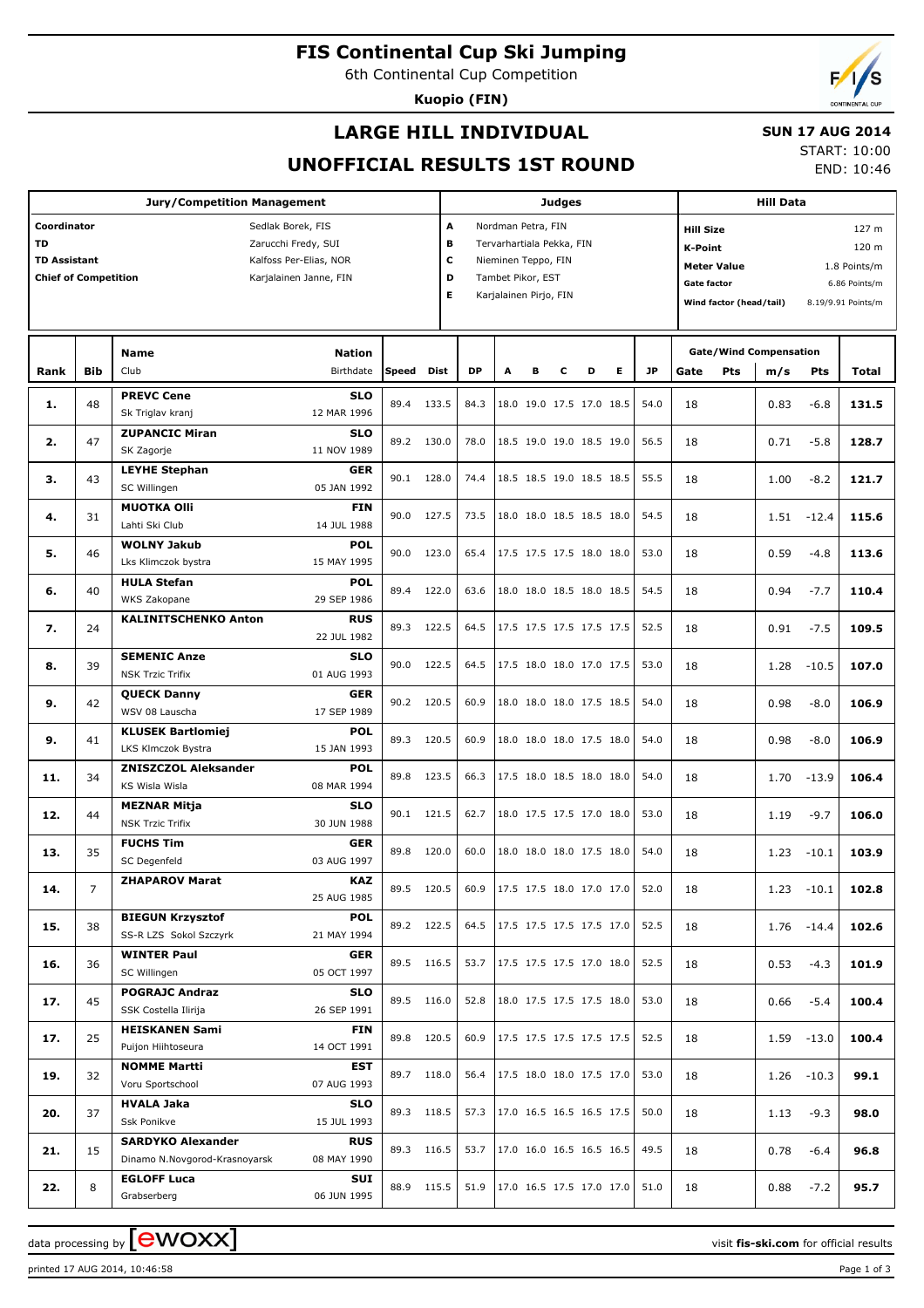# **FIS Continental Cup Ski Jumping**

6th Continental Cup Competition

**Kuopio (FIN)**

# **LARGE HILL INDIVIDUAL**

### **SUN 17 AUG 2014**

## **UNOFFICIAL RESULTS 1ST ROUND**

START: 10:00 END: 10:46

|      |                | <b>Name</b>                                                        |                           |            |            |           |                          |                          |                          |                          |      | <b>Gate/Wind Compensation</b> |      |      |        |               |       |
|------|----------------|--------------------------------------------------------------------|---------------------------|------------|------------|-----------|--------------------------|--------------------------|--------------------------|--------------------------|------|-------------------------------|------|------|--------|---------------|-------|
| Rank | <b>Bib</b>     | Club                                                               | Nation<br>Birthdate       | Speed Dist |            | <b>DP</b> | A                        | в                        | c                        | D                        | Е    | <b>JP</b>                     | Gate | Pts  | m/s    | <b>Pts</b>    | Total |
|      |                | <b>LUNARDI Michael</b>                                             | <b>ITA</b>                |            |            |           |                          |                          |                          |                          |      |                               |      |      |        |               |       |
| 23.  | 27             | G.S. FORESTALE                                                     | 21 SEP 1992               | 89.3       | 116.0      | 52.8      |                          | 17.5 17.0 17.5 17.0 17.0 |                          |                          |      | 51.5                          | 18   |      | 1.32   | $-10.8$       | 93.5  |
|      |                | <b>HAMANN Martin</b>                                               | <b>GER</b>                |            |            |           |                          |                          |                          |                          |      |                               |      |      |        |               |       |
| 24.  | 11             | SG Nickelhuette Aue                                                | 10 APR 1997               |            | 89.5 116.5 | 53.7      |                          | 17.5 17.5 17.5 17.0 17.0 |                          |                          |      | 52.0                          | 18   |      | 1.54   | $-12.6$       | 93.1  |
| 25.  | 30             | <b>KARLEN Gabriel</b>                                              | <b>SUI</b>                |            | 88.7 113.0 | 47.4      |                          | 17.5 17.5 17.5 17.5 17.5 |                          |                          |      | 52.5                          | 18   |      | 0.85   | $-7.0$        | 92.9  |
|      |                | Gstaad                                                             | 10 MAR 1994               |            |            |           |                          |                          |                          |                          |      |                               |      |      |        |               |       |
| 26.  | 21             | <b>OJALA Juho</b>                                                  | <b>FIN</b>                |            | 89.8 111.0 | 43.8      |                          | 17.5 17.0 17.0 16.5 17.0 |                          |                          |      | 51.0                          | 18   |      | 0.58   | $-4.8$        | 90.0  |
|      |                | Kuusamon erae-veikot                                               | 17 MAR 1995               |            |            |           |                          |                          |                          |                          |      |                               |      |      |        |               |       |
| 27.  | 14             | <b>NORDIN Carl</b>                                                 | <b>SWE</b>                |            | 89.6 115.5 | 51.9      |                          | 17.0 17.0 17.0 17.0 16.5 |                          |                          |      | 51.0                          | 18   |      | 1.65   | $-13.5$       | 89.4  |
|      |                | IF Friska Viljor                                                   | 23 DEC 1989               |            |            |           |                          |                          |                          |                          |      |                               |      |      |        |               |       |
| 28.  | 33             | <b>PEIER Killian</b>                                               | <b>SUI</b>                |            | 89.4 113.0 | 47.4      |                          | 17.0 17.5 17.0 17.0 17.0 |                          |                          |      | 51.0                          | 18   |      | 1.39   | $-11.4$       | 87.0  |
|      |                | Vallee du Joux                                                     | 28 MAR 1995               |            |            |           |                          |                          |                          |                          |      |                               |      |      |        |               |       |
| 29.  | 18             | <b>ILVES Kristjan</b><br><b>EST</b><br>Elva Skiclub<br>10 JUN 1996 |                           |            | 90.0 107.0 | 36.6      |                          | 16.5 16.5 16.5 16.5 16.5 |                          |                          |      | 49.5                          | 18   |      | 0.07   | $-0.6$        | 85.5  |
|      |                | <b>ANTONISSEN Lars</b>                                             | <b>NED</b>                |            |            |           |                          |                          |                          |                          |      |                               |      |      |        |               |       |
| 30.  | 9              | National Team                                                      | 31 JUL 1995               |            | 89.6 113.5 | 48.3      |                          | 17.0 17.0 17.0 17.0 16.0 |                          |                          |      | 51.0                          | 18   |      | 1.74   | $-14.3$       | 85.0  |
|      |                | <b>REISENAUER Janni</b>                                            | <b>AUT</b>                |            |            |           |                          |                          |                          |                          |      |                               |      |      |        |               |       |
| 31.  | 23             |                                                                    | 07 NOV 1997               |            | 89.5 109.0 | 40.2      |                          | 17.0 16.5 17.0 16.5 17.0 |                          |                          |      | 50.5                          | 18   |      | 0.91   | $-7.5$        | 83.2  |
|      |                | <b>ALAMOMMO Andreas</b>                                            | <b>FIN</b>                |            |            |           |                          |                          |                          |                          |      |                               |      |      |        |               |       |
| 32.  | $\overline{2}$ | Ounasvaaran Hiihtoseura                                            | 23 DEC 1998               |            | 89.7 109.5 | 41.1      |                          | 16.0 17.0 17.0 16.5 16.5 |                          |                          |      | 50.0                          | 18   |      | 1.07   | $-8.8$        | 82.3  |
| 33.  | $\mathbf{1}$   | <b>AALTO Antti</b>                                                 | <b>FIN</b>                | 89.3 107.5 |            | 37.5      | 16.5 16.5 16.5 16.5 16.0 |                          |                          |                          |      | 49.5                          | 18   |      | 0.82   | $-6.7$        | 80.3  |
|      |                | Kitee Ski club                                                     | 02 APR 1995               |            |            |           |                          |                          |                          |                          |      |                               |      |      |        |               |       |
| 34.  | 29             | <b>VALTA Ossi-Pekka</b>                                            | <b>FIN</b>                |            | 89.8 107.0 | 36.6      |                          | 17.0 16.0 16.5 16.5 16.5 |                          |                          |      | 49.5                          | 18   |      | 0.72   | $-5.9$        | 80.2  |
|      |                | Lahden Hiihtoseura                                                 | 22 NOV 1991               |            |            |           |                          |                          |                          |                          |      |                               |      |      |        |               |       |
| 35.  | 3              | <b>KORHONEN Ville</b>                                              | <b>FIN</b>                | 89.0       | 104.5      | 32.1      |                          | 16.5 16.5 16.5 16.5 16.0 |                          |                          |      | 49.5                          | 18   | 0.52 | $-4.3$ | 77.3          |       |
|      |                | Puijon Hiihtoseura                                                 | 30 OCT 1996               |            |            |           |                          |                          |                          |                          |      |                               |      |      |        |               |       |
| 36.  | 22             | <b>MOILANEN Lasse</b>                                              | <b>FIN</b><br>04 FEB 1995 | 89.6 103.0 | 29.4       |           |                          |                          | 16.0 16.0 16.0 16.0 15.5 |                          | 48.0 | 18                            |      | 0.09 | $-0.7$ | 76.7          |       |
|      |                | Jyvaeskylan Hiihtoseura<br><b>TOROK Eduard</b>                     | <b>ROU</b>                |            |            |           |                          |                          |                          |                          |      |                               |      |      |        |               |       |
| 37.  | 26             | CSS Dinamo Rasnov                                                  | 02 MAY 1997               |            | 89.3 107.5 | 37.5      |                          | 16.5 16.5 17.0 16.5 17.0 |                          |                          |      | 50.0                          | 18   |      | 1.50   | $-12.3$       | 75.2  |
|      |                | <b>SOKOLENKO Konstantin</b>                                        | <b>KAZ</b>                | 89.1       | 108.5      | 39.3      |                          |                          |                          |                          |      |                               |      | 1.68 |        |               |       |
| 38.  | 6              |                                                                    | 09 NOV 1987               |            |            |           |                          |                          |                          | 16.5 16.5 16.0 16.5 16.5 |      | 49.5                          | 18   |      |        | $-13.8$       | 75.0  |
|      |                | <b>MERILAEINEN Eetu</b><br><b>FIN</b>                              |                           |            |            |           |                          |                          |                          |                          |      |                               |      |      |        |               |       |
| 39.  | $\overline{4}$ | Jyvaeskylae Ski club                                               | 19 APR 1997               |            | 89.6 105.0 | 33.0      |                          | 16.5 16.5 16.5 16.5 16.0 |                          |                          |      | 49.5                          | 18   |      | 1.06   | $-8.7$        | 73.8  |
| 40.  | 28             | <b>SIEGEL David</b>                                                | GER                       |            | 89.7 100.5 | 24.9      |                          | 16.5 16.0 16.0 16.5 16.0 |                          |                          |      | 48.5                          | 18   |      | 0.38   | $-3.1$        | 70.3  |
|      |                | SV Baiersbronn                                                     | 28 AUG 1996               |            |            |           |                          |                          |                          |                          |      |                               |      |      |        |               |       |
| 41.  | 16             | <b>PITEA Sorin Iulian</b>                                          | <b>ROU</b>                |            | 88.8 101.5 | 26.7      |                          | 16.5 16.0 15.5 16.0 16.5 |                          |                          |      | 48.5                          | 18   |      | 0.74   | $-6.1$        | 69.1  |
|      |                | CSS Dinamo Rasnov                                                  | 09 JUL 1997               |            |            |           |                          |                          |                          |                          |      |                               |      |      |        |               |       |
| 42.  | 13             | <b>KALYKOV Shyngys</b>                                             | KAZ                       |            | 89.8 105.0 | 33.0      |                          | 16.5 16.5 16.0 16.0 16.5 |                          |                          |      | 49.0                          | 18   |      |        | $1.75 - 14.3$ | 67.7  |
|      |                |                                                                    | 05 MAY 1994               |            |            |           |                          |                          |                          |                          |      |                               |      |      |        |               |       |
| 43.  | 5              | <b>DE CRIGNIS Alessio</b><br>S.S. Ravascletto                      | ITA<br>18 MAY 1990        | 88.3       | 96.5       | 17.7      |                          | 15.0 16.0 15.5 16.0 15.5 |                          |                          |      | 47.0                          | 18   |      | 1.18   | $-9.7$        | 55.0  |
|      |                | <b>WIT DE Ruben</b>                                                | <b>NED</b>                |            |            |           |                          |                          |                          |                          |      |                               |      |      |        |               |       |
| 44.  | 17             | National team                                                      | 02 FEB 1995               | 89.3       | 93.5       | 12.3      |                          |                          |                          | 14.0 15.0 15.0 15.0 15.0 |      | 45.0                          | 18   |      | 0.74   | $-6.1$        | 51.2  |
|      |                | <b>MIETUS Krzysztof</b>                                            | <b>POL</b>                |            |            |           |                          |                          |                          |                          |      | 42.5                          |      |      |        |               |       |
| 45.  | 20             | AZS Zakopane                                                       | 08 MAR 1991               | 89.1       | 89.0       | 4.2       |                          |                          |                          | 14.0 14.0 14.5 14.5 14.0 |      |                               | 18   |      | 0.36   | $-2.9$        | 43.8  |
|      |                | <b>SAMMELSELG Siim-Tanel</b>                                       | EST                       |            |            |           |                          |                          |                          |                          |      | 45.0                          |      |      |        |               |       |
| 46.  | 12             | Nomme Sportclub, Lahden Hiihtos                                    | 18 MAY 1993               | 89.5       | 83.0       | -6.6      |                          |                          |                          | 15.0 15.0 14.5 15.0 15.0 |      |                               | 18   | 0.47 | $-3.8$ | 34.6          |       |

| Did not start |                                         |  |  |  |  |  |  |  |  |  |
|---------------|-----------------------------------------|--|--|--|--|--|--|--|--|--|
| <b>Bib</b>    | <b>Name</b>                             |  |  |  |  |  |  |  |  |  |
| 10            | <b>BUZESCU PURICE Constantin Robert</b> |  |  |  |  |  |  |  |  |  |

data processing by **CWOXX**  $\blacksquare$